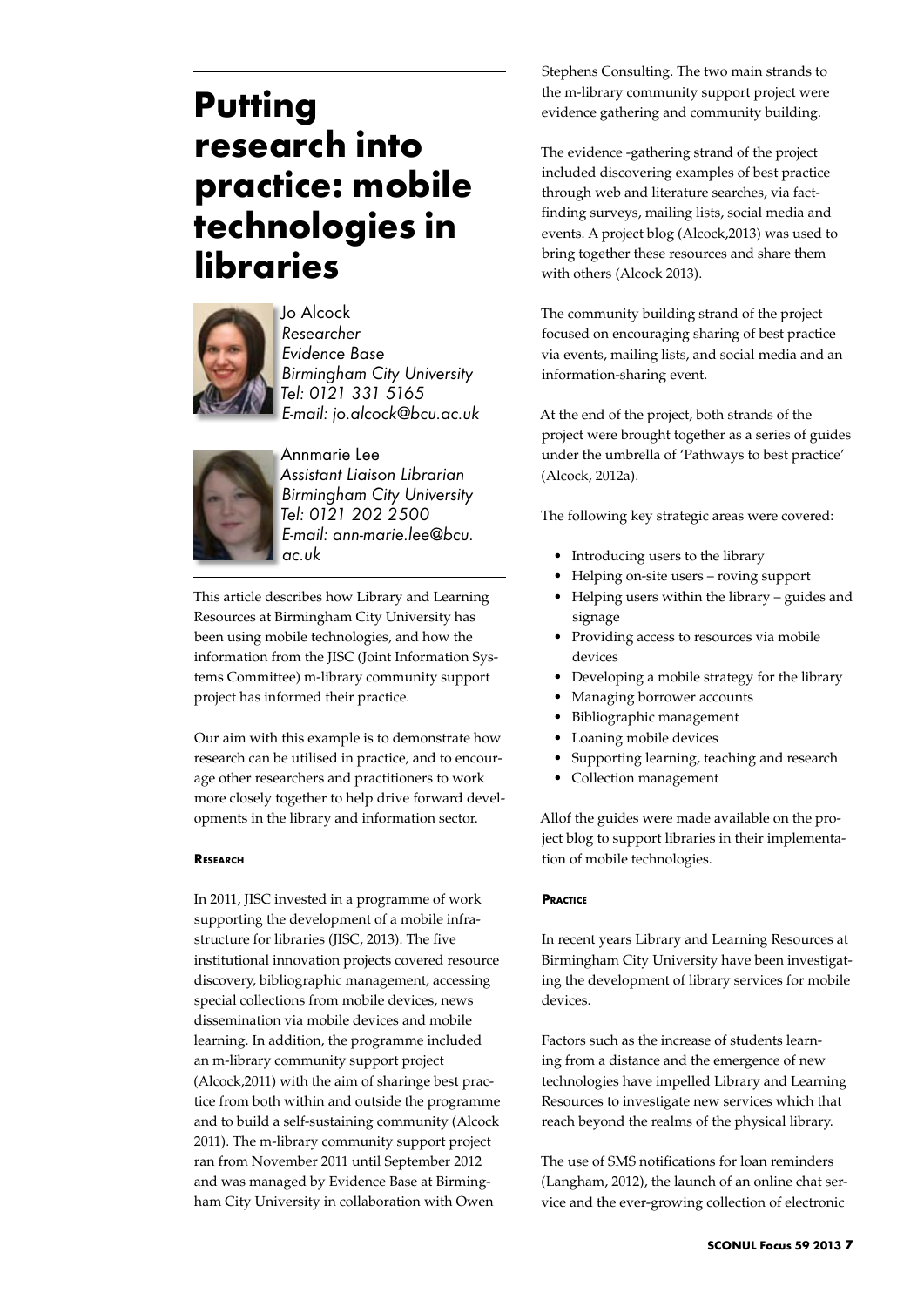resources were the library's first steps towards realising the benefits of mobile technologies and to providing remote access to library services.

The loan of laptops from the libraries was therefore introduced, although it quickly became apparent that in many cases users had their own mobile devices, which have quickly morphed from laptops to tablets and smartphones.

The use of QR codes for library resources and services was then investigated. Initially they were added to any publicity where a web link was used. They were also displayed in specific areas of the library building, including the catalogue area and near the self-service machines, in order to provide instructions

This also raised the idea of library staff also being at the point of need. Many liaison librarians have now been equipped with iPads for the purpose of supporting learning and teaching sessions and also to develop a library outreach programme. This means that librarians are no longer confined to the enquiry desk or to allotted gaps in the curriculum timetable; they can now venture out into the faculties, social learning zones, and cafés so as to be available for on-the-spot enquiries and tutorials.

#### **Mobile technologies working group**

In 2012, a mobile technologies working group was formed as a working group in Library and Learning Resources to explore avenues of mobile technologies that could be utilised to support and enhance existing library services. After initial discussions and some experimentation with augmented reality technologies (Humphries, 2012), it was decided that three sub-groups would be formed to investigate three different projects, as detailed below.

## *Project 1: The development of library functionality on the Birmingham City University App (iBCU)*

Rather than look at developing a separate app specific to the library, it was decided that this project group would look to investigate ways the library can add functionality within the existing institutional app. The project team contacted libraries through the JISC m-library community support project to gain an understanding of what libraries were currently doing with mobile apps, promoting a short survey and sharing findings with the community. Following recommended best practice, library users were polled; surveys

were promoted through university social media channels to gain an understanding of what users would find particularly useful from the library in a mobile app.

| o       | Library account frenewing, reserving,<br><b>Fine bidummetical</b>   | <b>ARE</b>            |
|---------|---------------------------------------------------------------------|-----------------------|
| ۰       | Searching for books.                                                | 48                    |
| o       | Accessing electricia: resources (e.g. e-<br>hosks, a pournals etc.) | H,                    |
| $\circ$ | Booking a study Juam (Kanrick Only)                                 | ville.                |
| $\Box$  | Booking a tutorial/ study skills session                            | $-1$                  |
| o       | <b>Library spening hears</b>                                        | oli i                 |
| $\circ$ | Contacting the library (small/ phone/<br>spelling clust timical     | $-1$                  |
| o       | Library incetion information                                        | w.<br>. .             |
| $\cup$  | Library news                                                        | HF.                   |
|         | · Add an arrower                                                    |                       |
|         | Like - Comment - Share                                              |                       |
|         | $g^2$ ) 4 passata like titis.                                       |                       |
|         | Militan & Licensenson,                                              |                       |
|         | Aubad Ity                                                           | 47 votes - 1 fullower |

These findings (Lee, 2013) helped to prioritise areas to focus on for integratingng into the mobile app and work with developers is now being planned with the aim of integrating account functionality (renewing, reserving), access to the discovery service, access to online help, and information about library opening hours into the mobile app.

## *Project 2: The use of mobile technologies to create an interactive library induction*

Previous library inductions at Birmingham City University have tended to rely on traditional guided tours and accompanying presentations in classroom settings. During our investigations of options to improve induction sessions using the JISC m-library community support project's pathway to best practice on introducing users to the library (Alcock, 2012b), examples of engaging activities such as QR code treasure hunts and quizzes / treks facilitated by mobile apps were found, along with case studies from libraries that have already used these. Options are now being investigated for facilitating induction quizzes delivered via mobile apps at Birmingham City University libraries.

## *Project 3: Sharing mobile app versions of databases with users*

A number of electronic resources are accessible through mobile devices, though this sometimes requires downloading an app or accessing through a specific mobile website.

A project was established to explore different ways of providing information to users about these options. Existing information from the m-libraries page on the Library Success wiki,